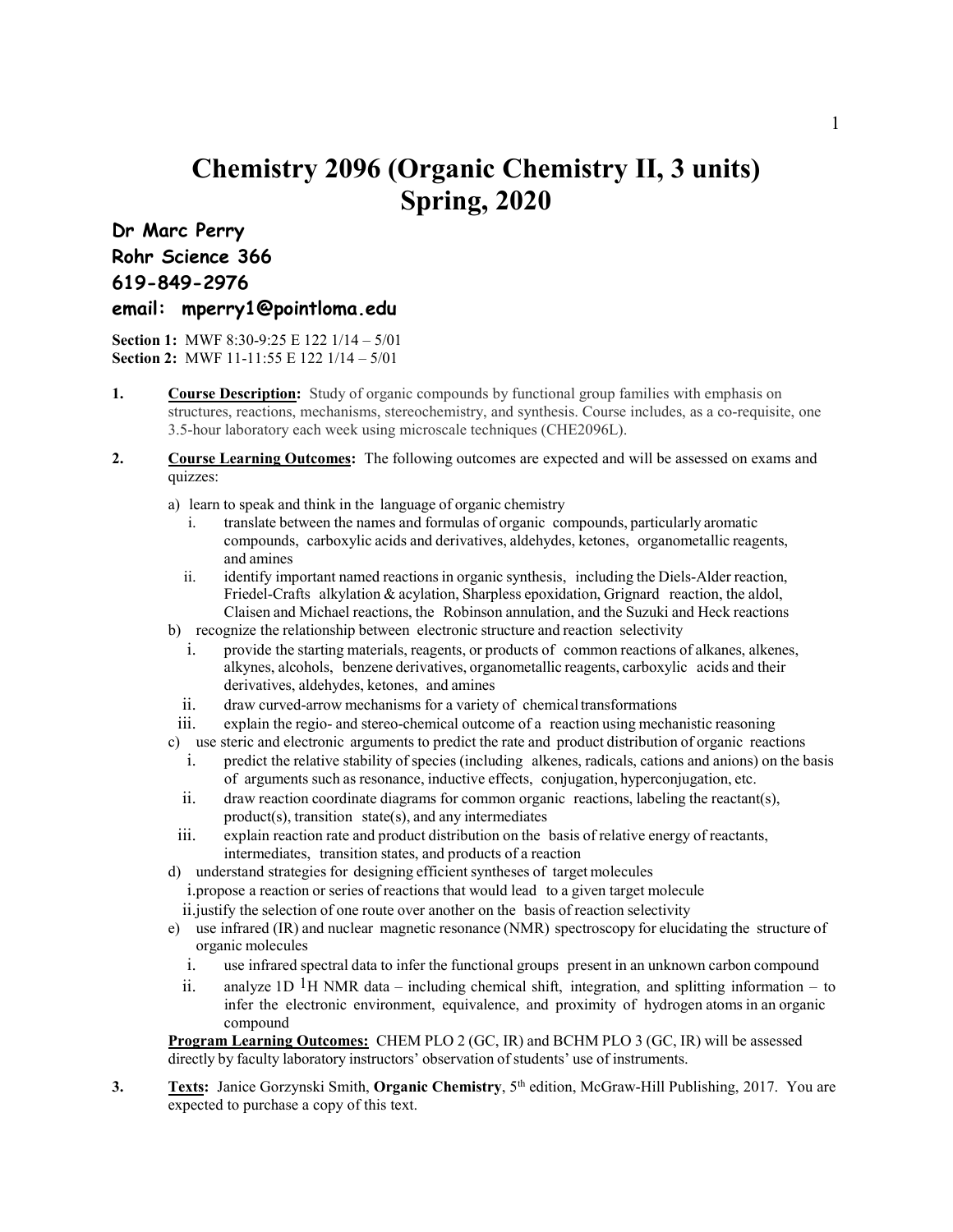**CONNECT Allocation:** This is a web based homework site. If you purchased CONNECT access last semester it should be good through this semester. A stand alone copy of CONNECT can be purchased online, which includes the e-book. Our section web address is: <https://connect.mheducation.com/class/m-perry-all-sections-5>

- **4. Internet Resources and Communication:** You will be required to access this course on Canvas. I will place chapter notes for the class on this sight that you will have to print. Sections of the notes will be completed in videos that you will watch before coming to each class. The notes may contain some information that is not in the text. If filled out correctly, your notes should serve as an excellent chapter summary for review. I will generally have the notes for a given class on-line by 5:00 p.m. the day before we begin the chapter in class. Also, you are expected to access the CONNECT online homework site.
- **5. Assigned Problems:** There will be a set of assigned problems due at the beginning of each class from the material covered in the pre-class videos. These problems will count for 10% of your course grade.. In Addition, you will be assigned a set of homework for every chapter to be completed online at the CONNECT web site. The assignment for each chapter includes all of the possible questions and will be due no earlier than 11:59 pm two days after the completion of a chapter in lecture. You will be graded out of 100 points per assignment, which correlates to 10 problems. These assignments are invaluable in preparing you for the in-class exams. I strongly encourage you to solve as many problems as possible as working problems is the only practical way for learning the material, and you should try your best to solve the problems before looking at the solutions. The online homework will count for 10% of your overall course grade.
- **6. Group Work:** You will be required to perform some in-class work in groups. These groups will consist of 3-4 students and will be assigned in the beginning of the semester. Group work will consist of short assignments and quizzes as well as exam review. Group work will count toward 10% of your overall course grade.
- **7. Christian Practice:** There ought to be something different about a course taken at PLNU when compared to an institution that is not faith based. This difference, at least for Organic Chemistry, is not in content. It is, instead a difference in the class community. I desire for our class to be one in which the needs of others in the class are considered by the community. You will draw a name of a classmate early in the semester, and you will be asked to pray for them throughout the semester. You will be required to fill out a log that includes the times you have prayed for this student as well as times that you have encouraged a classmate or helped them in some way. You will hand this log in at the end of the semester and will be required to have at least 10 entries. This log will count for 80 points. In addition, you will be required to write a brief reflection on the overall assignment. This will also be worth 20 points. This Christian practice, love of neighbor, assignment will be worth 5% of your overall course grade.
- **8. Office Hours:** I will make every effort to be available in my office during the times I've indicated below for office hours. I will hold office hours in my office or I will post my location. You are welcome to schedule an appointment or take your chances and drop by my office, especially if you find these times inconvenient.

**Office Hours** Monday: 3-4, Tuesday: 10:30-12 Wednesday: 1:30-2:30 Friday: 1:30-3

- **9. Help Sessions:** I will do my best to schedule some class time prior to each exam for me to answer any questions that you might have.
- **10. Quizzes:** There will be four (memorization based content) quizzes worth 10 points each given over the course of the semester. There will also be three post-exam quizzes throughout the semester worth 20 points each. Quizzes will count for 10% of your course grade.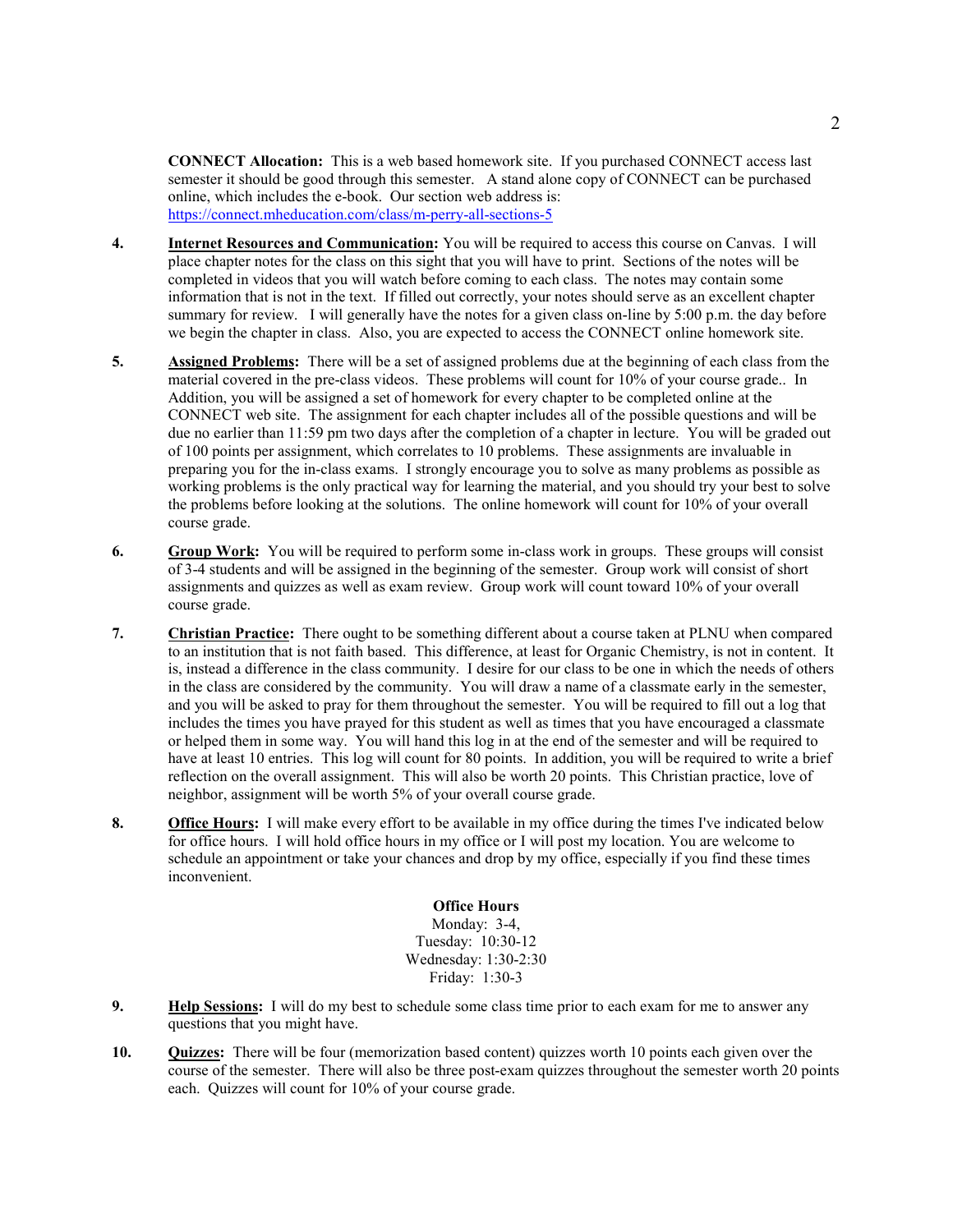## **11. Examinations:**

a) **Major Exams**: Exams will cover material in the text and the lecture material as well as any other assigned material. There will be 4 major exams worth 100 points each. These will count for 40% of your overall course grade. There will be no exam scores dropped. Exams will be comprehensive but material covered since the previous exam will be emphasized. **If you are caught cheating, you can be given a zero on that quiz or exam, and may be subject to further action as stated in university policy. Makeup examinations will be given only for excused absences provided the appropriate documentation is provided within the time frame (2 working days of the end of the excused absence). This is an absolute deadline by which you must notify me of any excused absence!** I would certainly appreciate it if you contact me the day of the examination or before the examination if you must miss an exam for any reason. My phone (619-849-2976) has a 24-hour message service so you may leave a message (always leave a number where you may be reached). If you are unable to call me then have your roommate, parents, etc. make the contact for you. If you find that there are errors in the grading of your exam, you will have two class periods after the exam has been returned to submit your exam for re-grading.

b) **Final Exam**: A mandatory final exam will be given at the time dictated by the University schedule. The final will be a stardardized test produced by the American Chemical Society covering the full year of Organic Chemistry. The final will count for 15% of your overall course grade.

c) **Exam Schedule**: A schedule for the 4 hour exams and final exam is given below. Although it should not be necessary, changes in exam dates, if required, will be announced at least two days in advance. If you miss class and do not find out about the changes, that is your problem and it is not a valid reason for requesting a make-up exam. The date for the final exam is firm as set by University policy.

| Exam $#1$  | February 10 (Monday)     |
|------------|--------------------------|
| Exam#2     | March 6 (Friday)         |
| Exam $#3$  | April 6 (Monday)         |
| Exam# $44$ | April 29 (Wednesday)     |
| Final      | May 6 (Wednesday 4:30-7) |

- 12. **Laboratory:** You are required to register and attend CHE2096L as a co-requisite for this course. If you drop the lab, you may be required to drop the course as well. This lab is worth 1 unit and will be graded independently. You will receive a separate lab syllabus.
- **13. Course Grade:** Your overall course grade will be based on your performance in lecture. You will receive a separate grade for the laboratory. The weighting of each course activity is shown below.

| Note Problems    | 10% |
|------------------|-----|
| Homework         | 10% |
| Group work       | 10% |
| Quizzes          | 10% |
| Christ. Practice | 5%  |
| Hour exams       | 40% |
| Final            | 15% |

Letter grades will be assigned at the end of the course based on your percentage of total possible points, according to the following APPROXIMATE scale:

| A             | $90 - 100\%$ |
|---------------|--------------|
| B             | $80 - 90\%$  |
| $\mathcal{C}$ | $70 - 80\%$  |
| D             | $60 - 70\%$  |
| NC/F          | $<60\%$      |

(+) and (–) grades will be assigned within each bracket. (There is no A+ grade.) CHE294L is graded on a Credit/No Credit basis.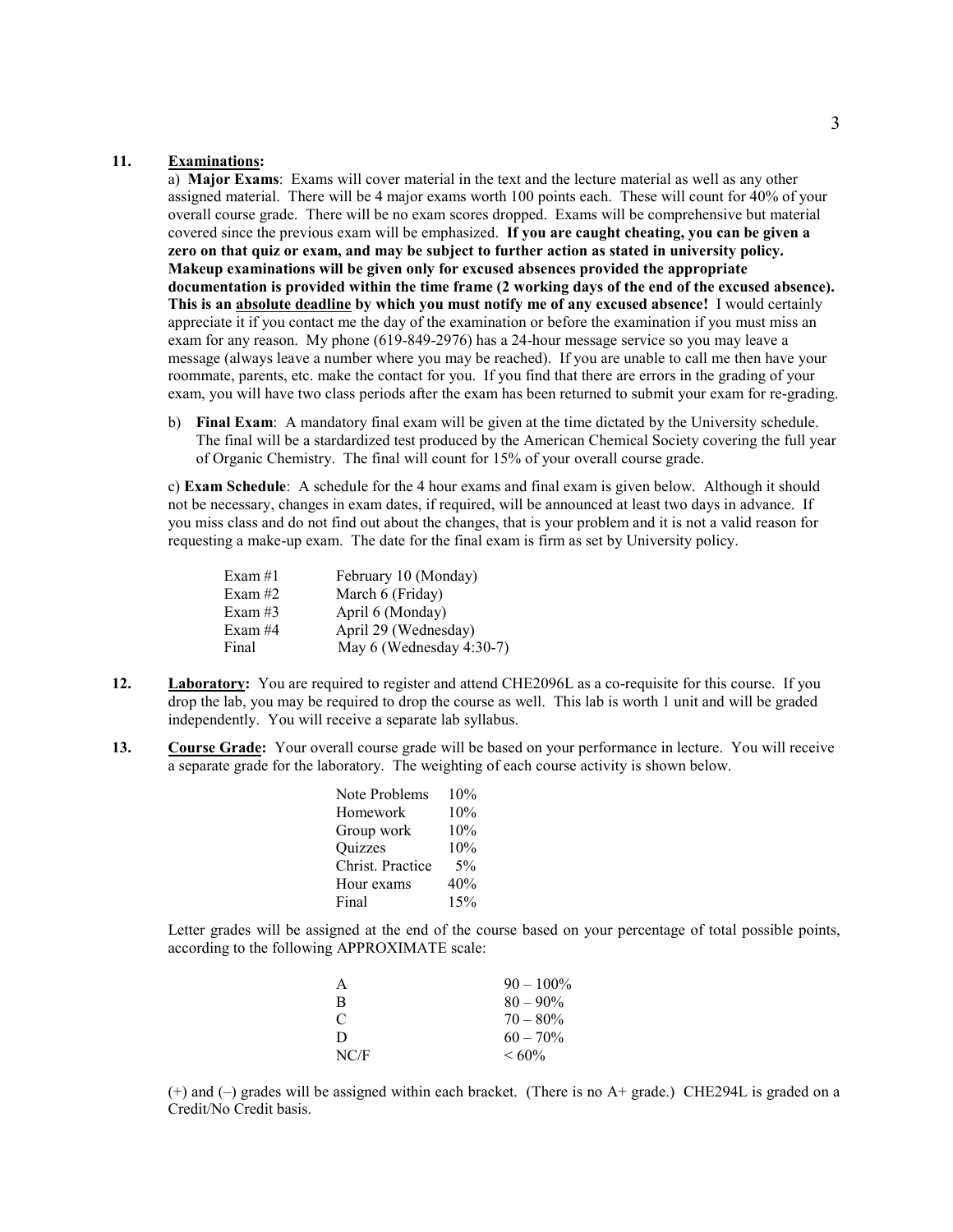- **14. Attendance:** Attendance will be taken and will be used for advising purposes. If your absence is not excused, then you will get a zero for any group work done on that day. If you miss 20% of the total class meetings (8), you can be dropped from the course.
- **15. Course Syllabus:** Listed below is a syllabus with approximate lecture coverage and approximate examination points indicated.

| Date     | Chapter | <b>Content</b>                    | <b>Pre-Class Video</b> |
|----------|---------|-----------------------------------|------------------------|
| $1 - 14$ |         | Introduction                      | N/A                    |
| $1 - 15$ | 12      | Oxidation and Reduction           | 12.1                   |
| $1 - 17$ | 12      | Oxidation and Reduction           | 12.2                   |
| $1 - 22$ | 12      | Oxidation and Reduction           | 15.1                   |
|          | 15      | Radical reactions                 |                        |
| $1 - 24$ | 15      | Radical reactions                 | 15.2                   |
| $1 - 27$ | 15      | Radical reactions                 | 15.3                   |
| $1 - 29$ | 16      | Conjugation, Resonance, Dienes    | 16.1                   |
| $1 - 31$ | 16      | Conjugation, Resonance, Dienes    | 16.2                   |
| $2 - 3$  | 16      | Conjugation, Resonance, Dienes    | 16.3                   |
| $2 - 5$  | 17      | Benzene and Aromaticity           | 17.1                   |
| $2 - 7$  |         | Group Assignment/Review           | N/A                    |
| $2 - 10$ |         | <b>EXAM #1 (Chpt. 12, 15, 16)</b> |                        |
| $2 - 12$ | 17      | Benzene and Aromaticity           | 17.2                   |
| $2 - 14$ | 18      | Reactions of Aromatic Compounds   | 18.1                   |
| $2 - 17$ | 18      | Reactions of Aromatic Compounds   | 18.2                   |
| $2 - 19$ | 18/26.2 | Reactions of Aromatic Compounds   | 18.3                   |
| $2 - 21$ | 19      | Carboxylic Acids                  | 19.1                   |
| $2 - 24$ | 19      | Carboxylic Acids                  | 20.1                   |
|          | 20      | Carbonyls/Organometallics         |                        |
| $2 - 26$ | 20      | Carbonyls/Organometallics         | 20.2                   |
| $2 - 28$ | 20      | Carbonyls/Organometallics         | 20.3                   |
| $3 - 2$  | 20      | Carbonyls/Organometallics         | 20.4                   |
| $3-4$    |         | Group Assignment/Review           | N/A                    |
| $3-6$    |         | <b>EXAM #2 (Chpt. 17-20)</b>      |                        |
| $3 - 16$ | 21      | Carbonyl Addition                 | 21.1                   |
| $3 - 18$ | 21      | Carbonyl Addition                 | 21.2                   |
| $3 - 20$ | 21      | Carbonyl Addition                 | 21.3                   |
| $3 - 23$ | 22      | Nucleophilic Acyl Substitution    | 22.1                   |
| $3 - 25$ | 22      | Nucleophilic Acyl Substitution    | 22.2                   |
| $3 - 27$ | 22      | Nucleophilic Acyl Substitution    | 22.3                   |
| $3 - 30$ | 23      | Alpha Carbon Substitution         | 23.1                   |
| 4-1      | 23      | Alpha Carbon Substitution         | 23.2                   |
| $4 - 3$  |         | Group Assignment/Review           | N/A                    |
| $4-6$    |         | EXAM #3 (Chpt. 21-23)             |                        |
| $4 - 8$  | 24      | <b>Condensation Reactions</b>     | 24.1                   |
| $4 - 15$ | 24      | <b>Condensation Reactions</b>     | 24.2                   |
| $4-17$   | 24      | <b>Condensation Reactions</b>     | 24.3                   |
|          |         |                                   |                        |